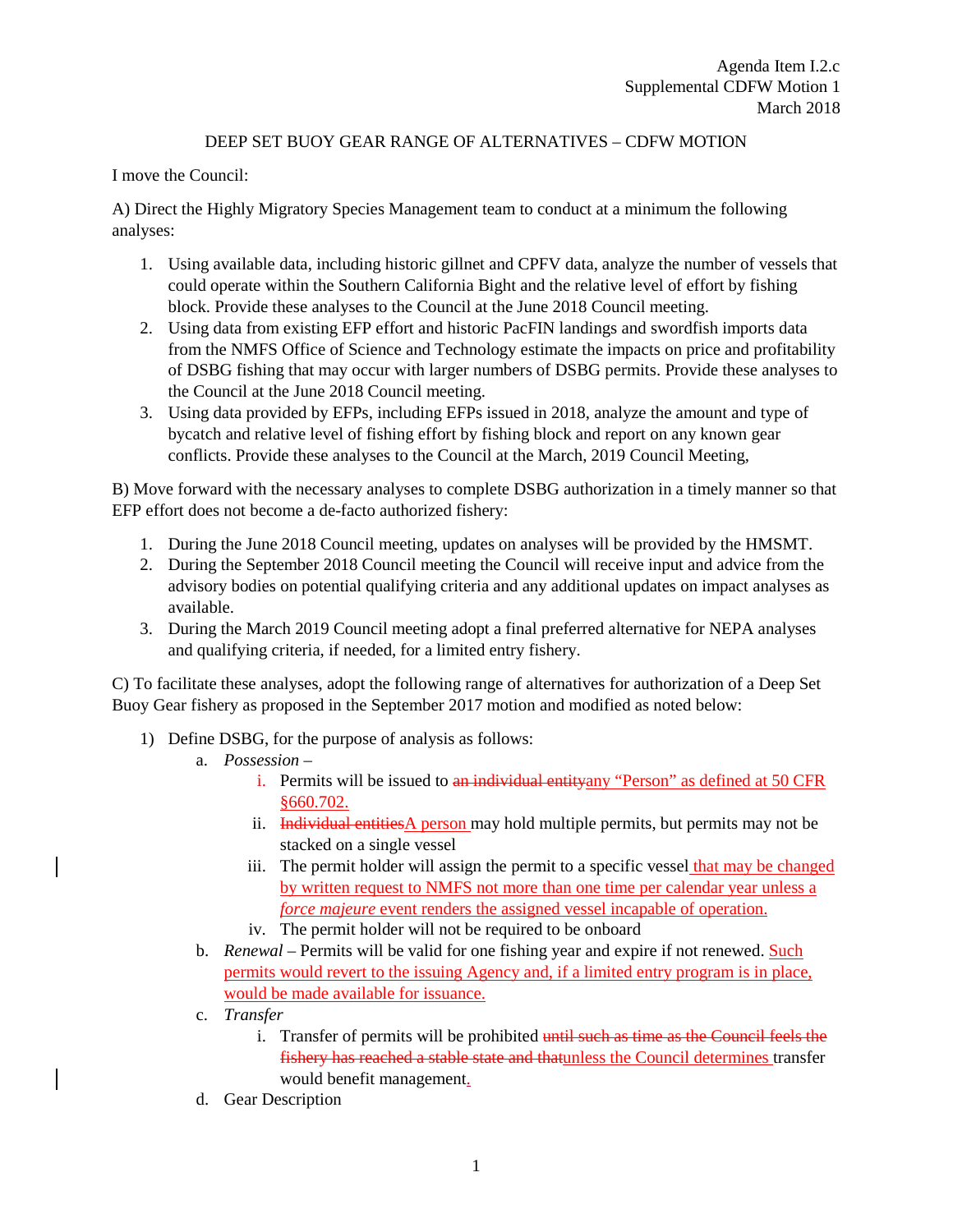- i. Standard Buoy Gear (SBG) An actively tended vertical gear configuration that is designed to target west coast highly migratory species. An individual piece of SBG consists of a vertical monofilament mainline suspended from a noncompressible float (>45 lb. flotation) and strike indicator float system that uses a minimum 3.6kg weight to expedite sink rate and facilitate strike detection. A collective gear set includes ten individual pieces of gear that can fish up to three hooks each (30 total hooks maximum; minimum size 16/0 circle hooks with not more than 10° offset) that must be positioned below 90m deep when fishing. Each piece of gear must also include a locator flag, a radar reflector and vessel/fisher identification.
- ii. Linked Buoy Gear (LBG): An actively tended gear type in which two or more pieces of standard buoy gear (SBG) may be linked together by means of a horizontal monofilament mainline; no more than three gangions/hooks are connected to this horizontal line per individual piece, not the vertical lines. Serviceable links between each LBG section are suspended at a minimum depth of 11m meters (36 feet) below a non-compressible float system (>45 lb. flotation) that allows for strike detection (based on SBG design standards). No more than 30 hooks (minimum size 16/0 circle hooks with not more than 10° offset) can be deployed simultaneously and all hooks must be fished below >90m. No more than 10 sections of LBG may be used at one time and the overall horizontal footprint of the gear must be less than 5nm. Terminal buoys must include a locator flag, a radar reflector, and vessel/fisher identification.
- e. Gear Tending
	- i. Require that all gear be within a 5 nm diameter area and that the vessel be no more than 3 nm from the nearest piece of gear
- f. Gear Deployment/Retrieval
	- i. Gear may not be deployed prior to local sunrise
	- ii. All gear must be onboard the vessel no later than 3 hours after local sunset
- g. Multiple Gears
	- i. Multiple gears may be used on a trip. All landings must be tagged or marked to identify gear used.
- h. Geographic Area
	- i. All Federal waters offshore California and Oregon
- i. Fishery Timing
	- i. No restrictions within the existing fishing season/statistical year
- j. Species
	- i. All legal HMS are allowed species may be retained and landed unless prohibited by other law or regulation.
- k. Fishery Monitoring
	- i. Logbooks will be required
	- ii. All monitoring requirements in the HMS FMP will be followed
- 2) The Range of Alternatives for consideration under NEPA will include
	- a. Permitting
		- i. Open Access